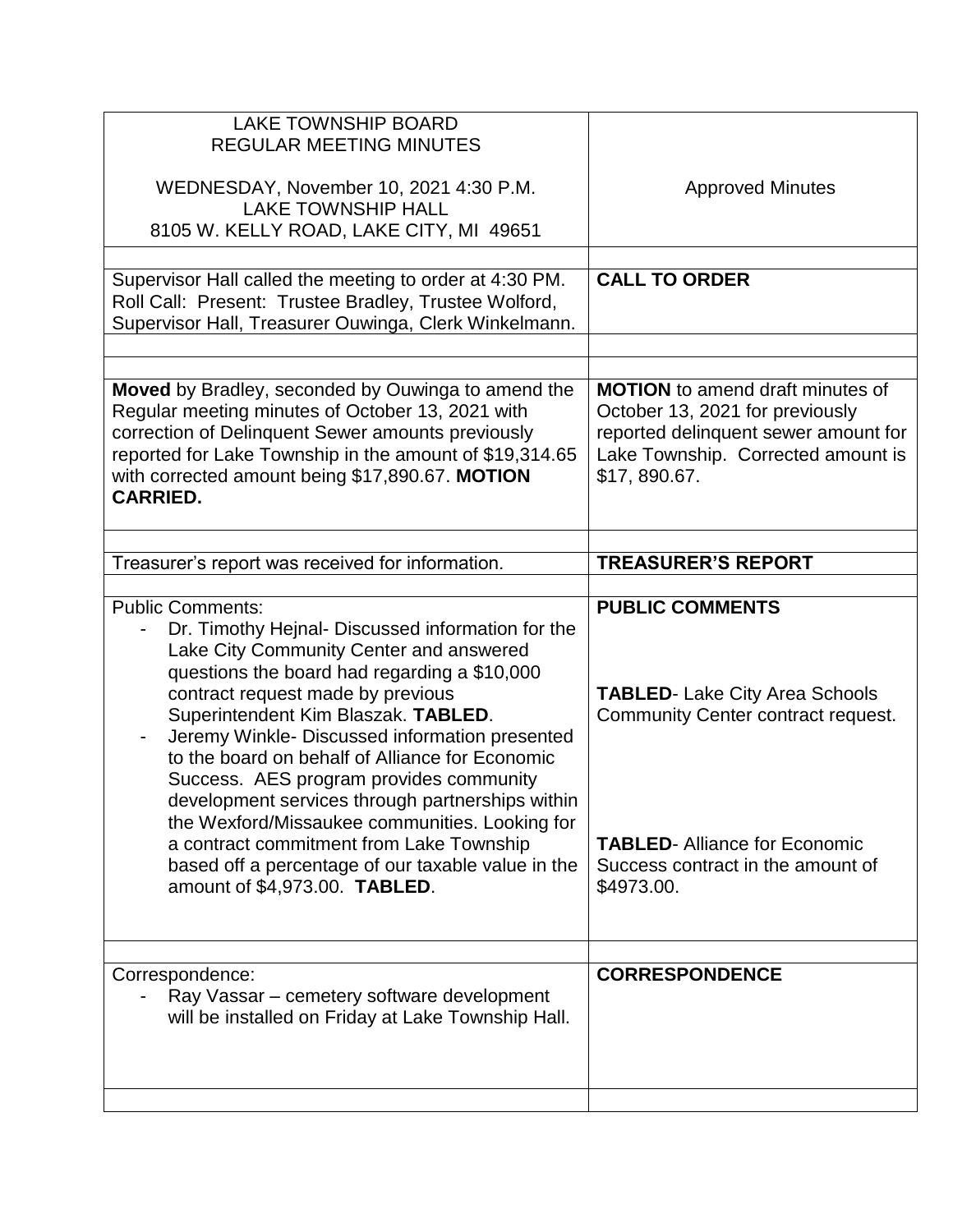| <b>Committee Reports:</b>                                                                                                                                                                                                                                                                                                                                                                                                                                                                                                                                                                                                                                                                                                                                 | <b>COMMITTEE REPORTS</b>                                                                  |
|-----------------------------------------------------------------------------------------------------------------------------------------------------------------------------------------------------------------------------------------------------------------------------------------------------------------------------------------------------------------------------------------------------------------------------------------------------------------------------------------------------------------------------------------------------------------------------------------------------------------------------------------------------------------------------------------------------------------------------------------------------------|-------------------------------------------------------------------------------------------|
| 1. FIRE- meeting cancelled; no quorum.                                                                                                                                                                                                                                                                                                                                                                                                                                                                                                                                                                                                                                                                                                                    | <b>FIRE</b>                                                                               |
| 2. ROADS-None                                                                                                                                                                                                                                                                                                                                                                                                                                                                                                                                                                                                                                                                                                                                             | <b>ROADS</b>                                                                              |
| <b>3. Sewer #2-</b> discussed 9x7 plaque for Gordon<br>Brown and his years of service to the Sewer<br>Advisory Committee. MOTION by Ouwinga to<br>purchase a new laptop for Sewer operator up to<br>\$1000.00. Seconded by Winkelmann. MOTION<br><b>CARRIED.</b> Roll Call: Yes- Hall, Bradley, Wolford,<br>Ouwinga, Winkelmann. No-0. Absent-0. Ponds<br>down to less than 6ft.                                                                                                                                                                                                                                                                                                                                                                          | <b>SEWER</b>                                                                              |
| <b>Unfinished Business:</b>                                                                                                                                                                                                                                                                                                                                                                                                                                                                                                                                                                                                                                                                                                                               |                                                                                           |
| <b>MOTION</b> by Ouwinga to purchase two dock<br>$\bullet$<br>sections up to \$2,500.00 for the dock at Jennings<br>beach. Seconded by Bradley. MOTION<br><b>CARRIED.</b> Roll Call: Yes- Winkelmann, Hall,<br>Wolford, Bradley, Ouwinga. No-0. Absent-0.<br>Water School Report - Presented board with<br>email communication received from John Beck<br>and Andrea Mayer.<br>Ordinance Enforcement- 7 unlicensed vehicles in<br>Jennings on one property. Letter sent to property<br>owner with blight information. Lotan rd. Blight-3<br>out of 5 cars have been removed. Going through<br>court process.                                                                                                                                              | <b>MOTION</b> to purchase two dock<br>sections up to \$2500.00 for the<br>Jennings Beach. |
| <b>New Business:</b>                                                                                                                                                                                                                                                                                                                                                                                                                                                                                                                                                                                                                                                                                                                                      |                                                                                           |
| Lighting request received from MDOT and<br>$\bullet$<br>Missaukee County Road Commission for<br>intersection at Seeley and M-55. Supervisor Hall<br>to do some research due to bordering townships.<br>Supervisor Hall working on a grant up to<br>\$3,000.00 for the Clean Boat, Clean Waters<br>program which supports aquatic invasive species<br>outreach efforts and boater education.<br>Cicchelli Rescue- Ryan Cicchelli spoke regarding<br>DNR request for an addition of a cougar to their<br>Rescue facility. Township board to provide letter<br>to Cicchelli's stating that the Township has no<br>ordinance which limits the addition.<br>Email from Jessican Nielsen discussed regarding<br>a County survey being provided by Polco and the |                                                                                           |